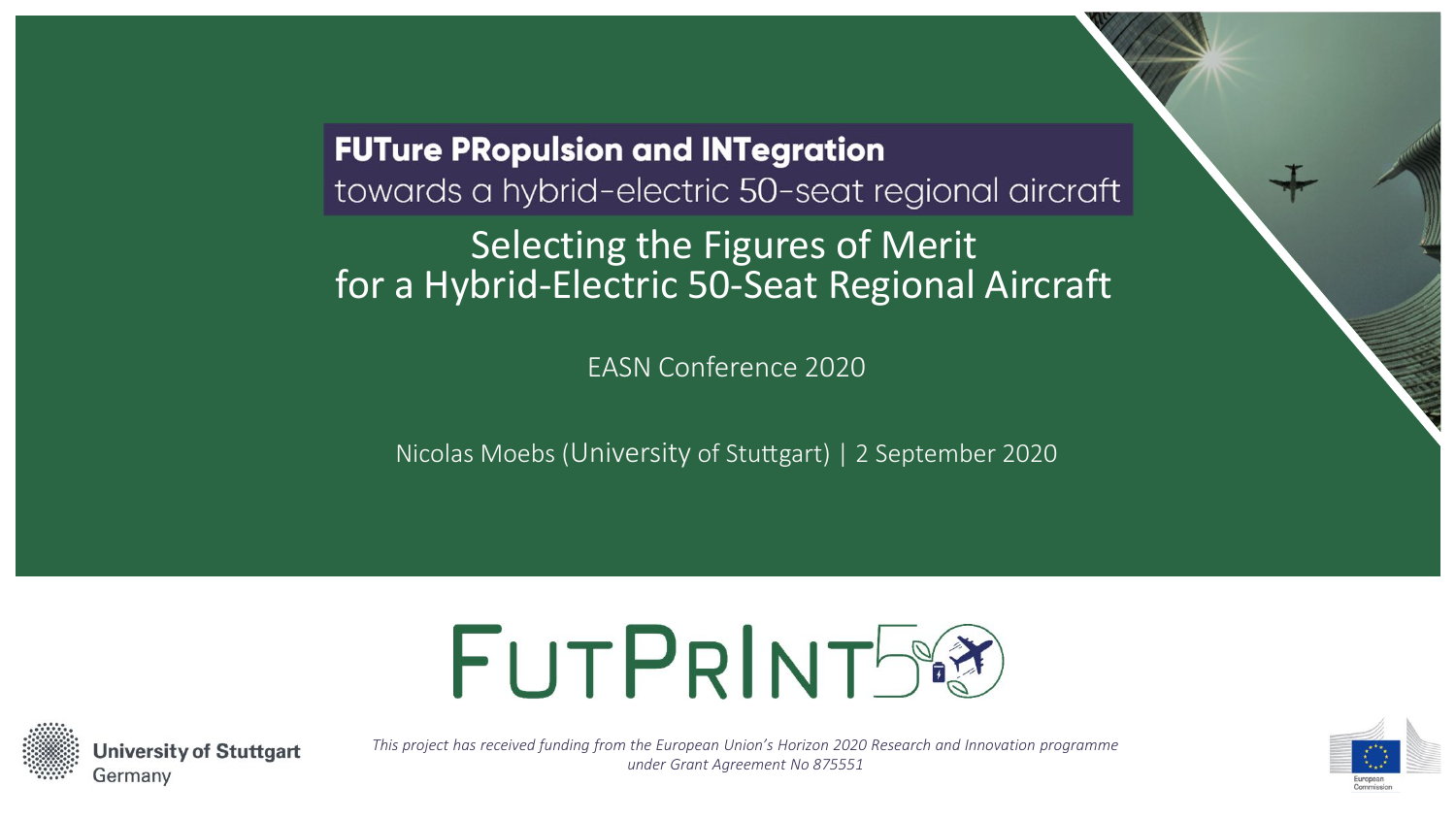## Introduction to the Project

#### Consortium 13 international partners

- Purpose Environmental goals will not be reached without disruptive leaps in technology
- Task Accelerate the development of a hybrid-electric 50-seat regional aircraft
- Methods Bottoms-up approach, hybrid-electric power train drives the aircraft design





#### Top-Level Aircraft Requirements

- Hybrid-electric architecture
- Up to 50 passengers
- Design range: 400 km
- Entry-into-service: 2035/40
- Environmental goals: FlightPath2050



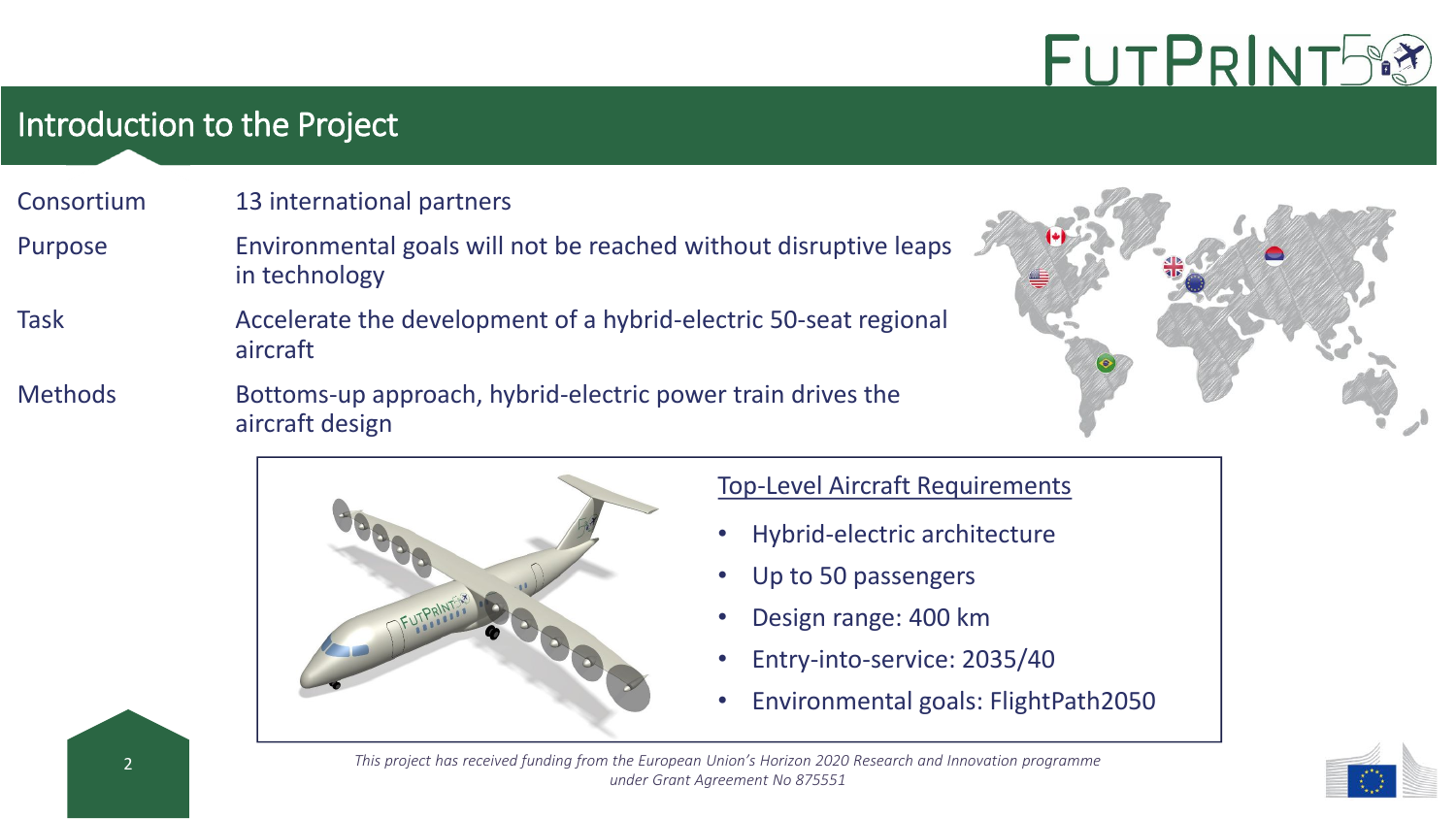

# Basic Principles of the Figure of Merit



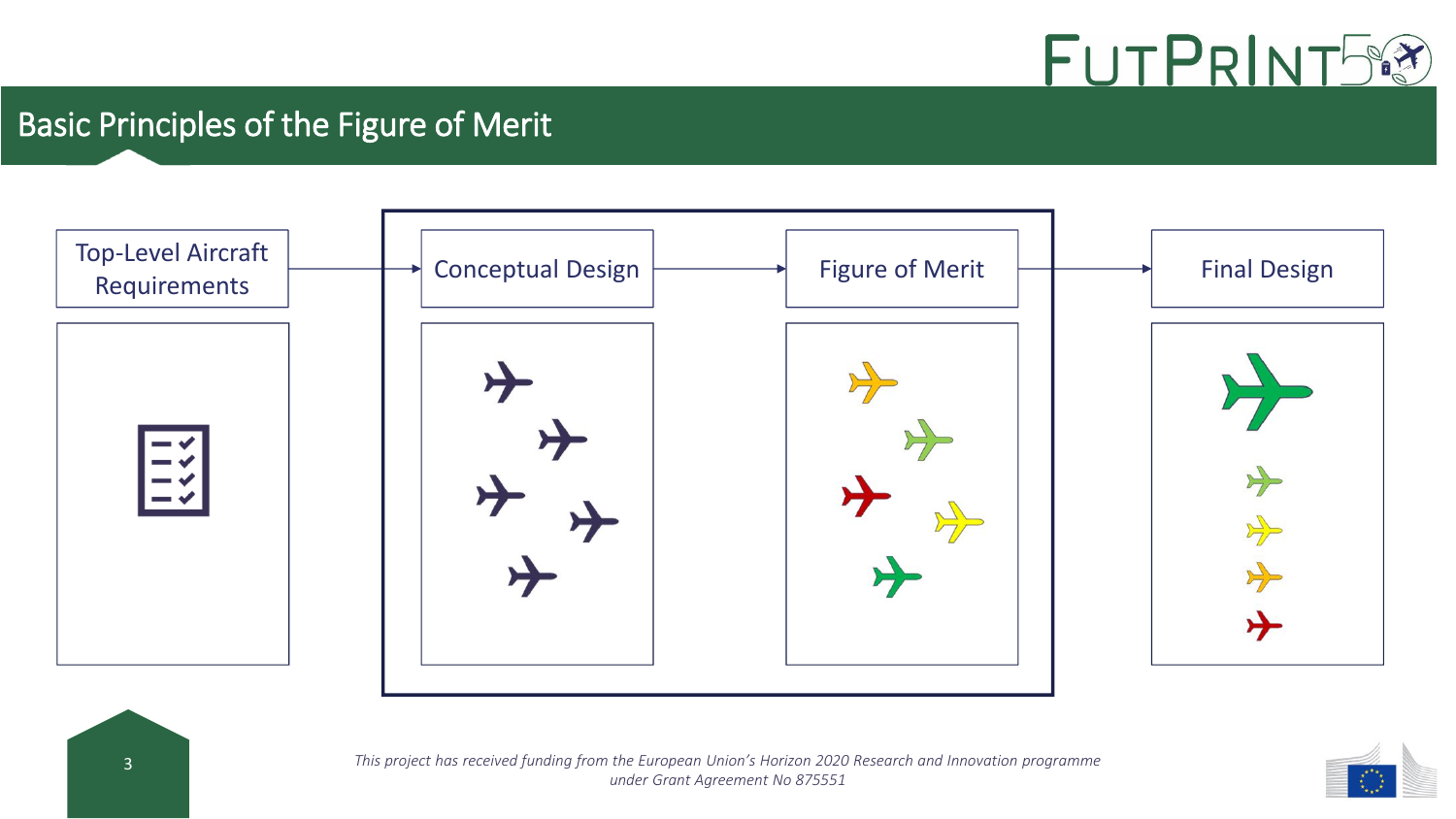

# Input Parameters for the Figures of Merit

#### Aircraft geometry

- Configuration
- Dimensions
- Masses

#### Hybrid-electric architecture

- Hybridization factor
- Selection of technologies
	- Prime mover
	- Fuel
	- Propulsors
	- Battery

Energy management strategy

- Operation in different flight segments
- e. g. gas turbine vs. battery









4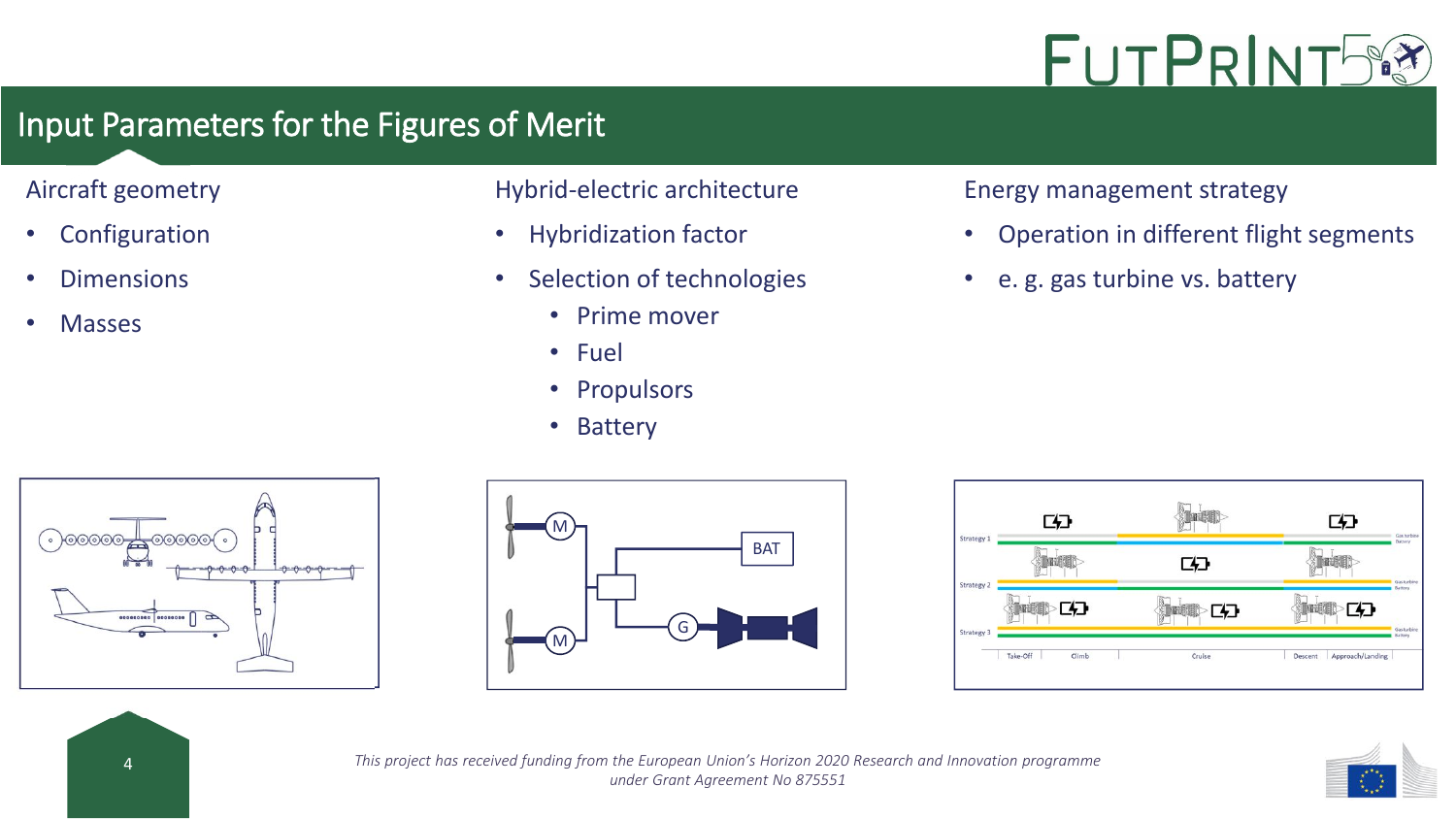# Down-Selection of the Figures of Merit (1)

#### Criteria for Down-Selection

- Limits given by TLARs
- Design parameters are fixed
- Parameters do not vary much
- Parameters are expressed through higher-level ones

#### Examples

Aviation Induced Cloudiness Range; Take-Off Field Length Ground Handling Cruise Speed; Rate of Climb



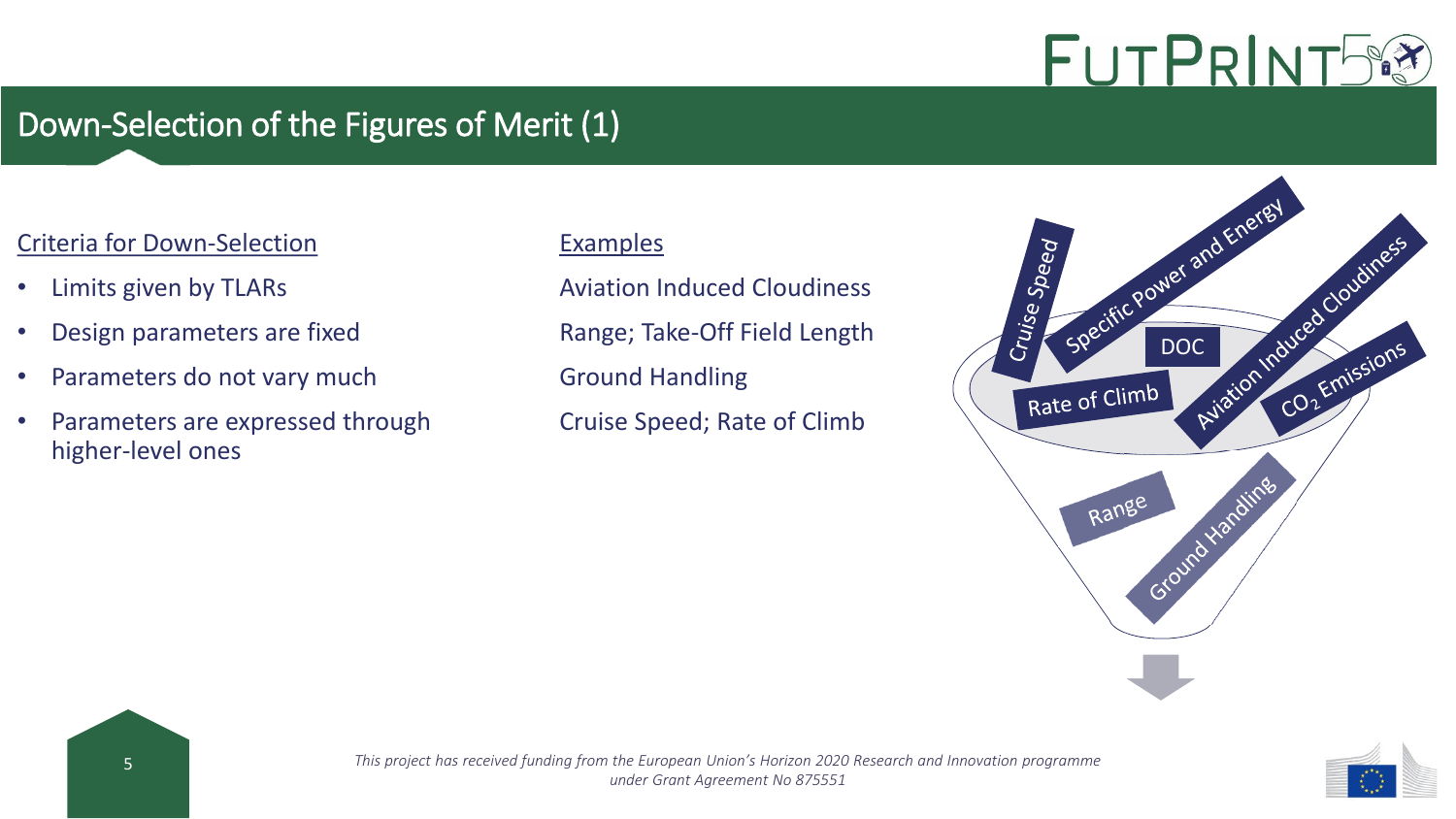

# Down-Selection of the Figures of Merit (2)





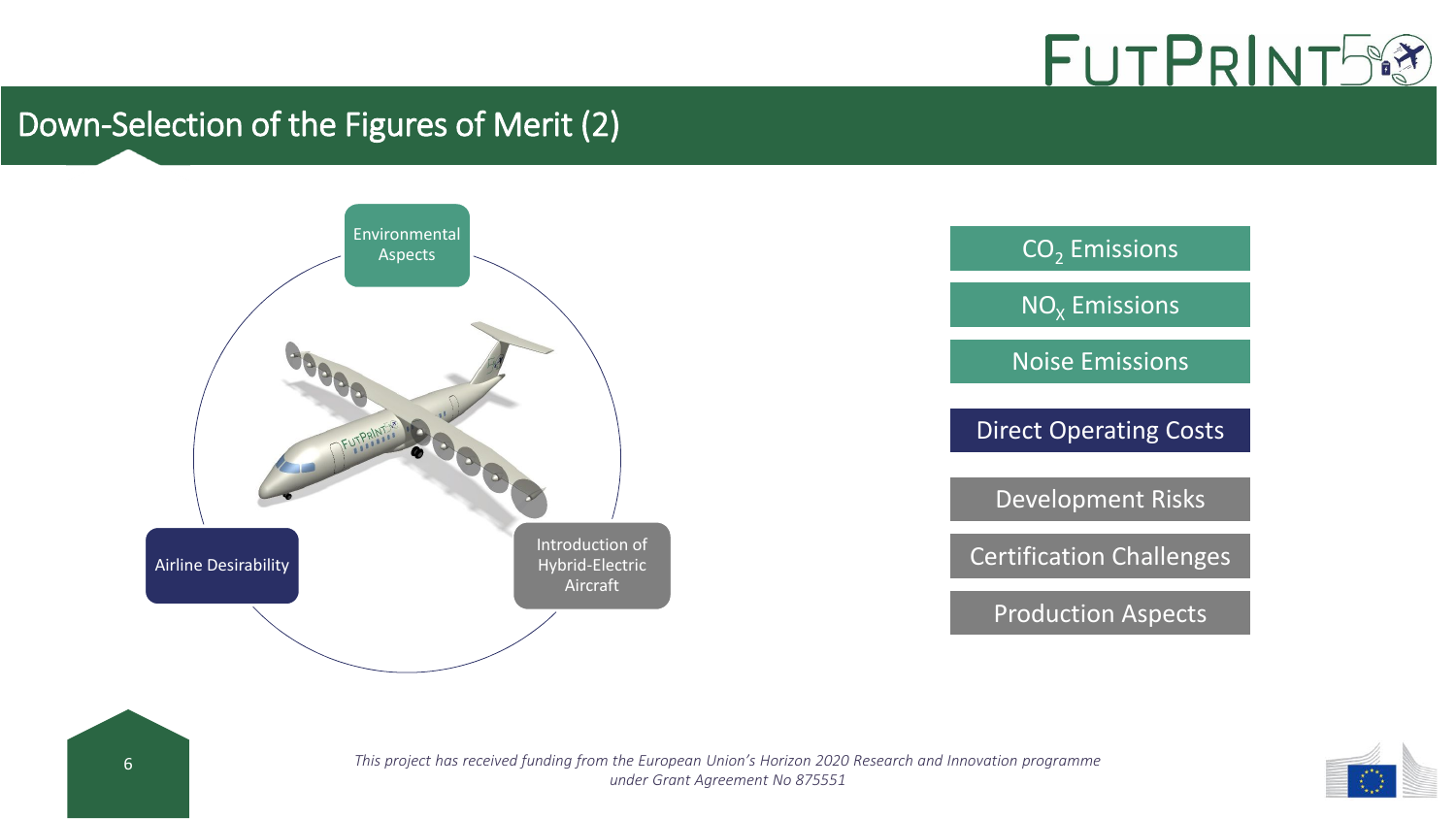

# Environmental Aspects

|                        | Selection relates to the FlightPath2050 goals                                                       |
|------------------------|-----------------------------------------------------------------------------------------------------|
| $CO2$ Emissions        | Highly dependent on fuel flow<br>$\rightarrow$ Aircraft mass & energy management strategy           |
| $NOx$ Emissions        | Based on quality of combustion<br>$\rightarrow$ Installed technology and energy management strategy |
|                        | Noise is difficult to determine in the early stages                                                 |
| <b>Noise Emissions</b> | $\rightarrow$ Estimates are based on propulsion components used and their shielding                 |



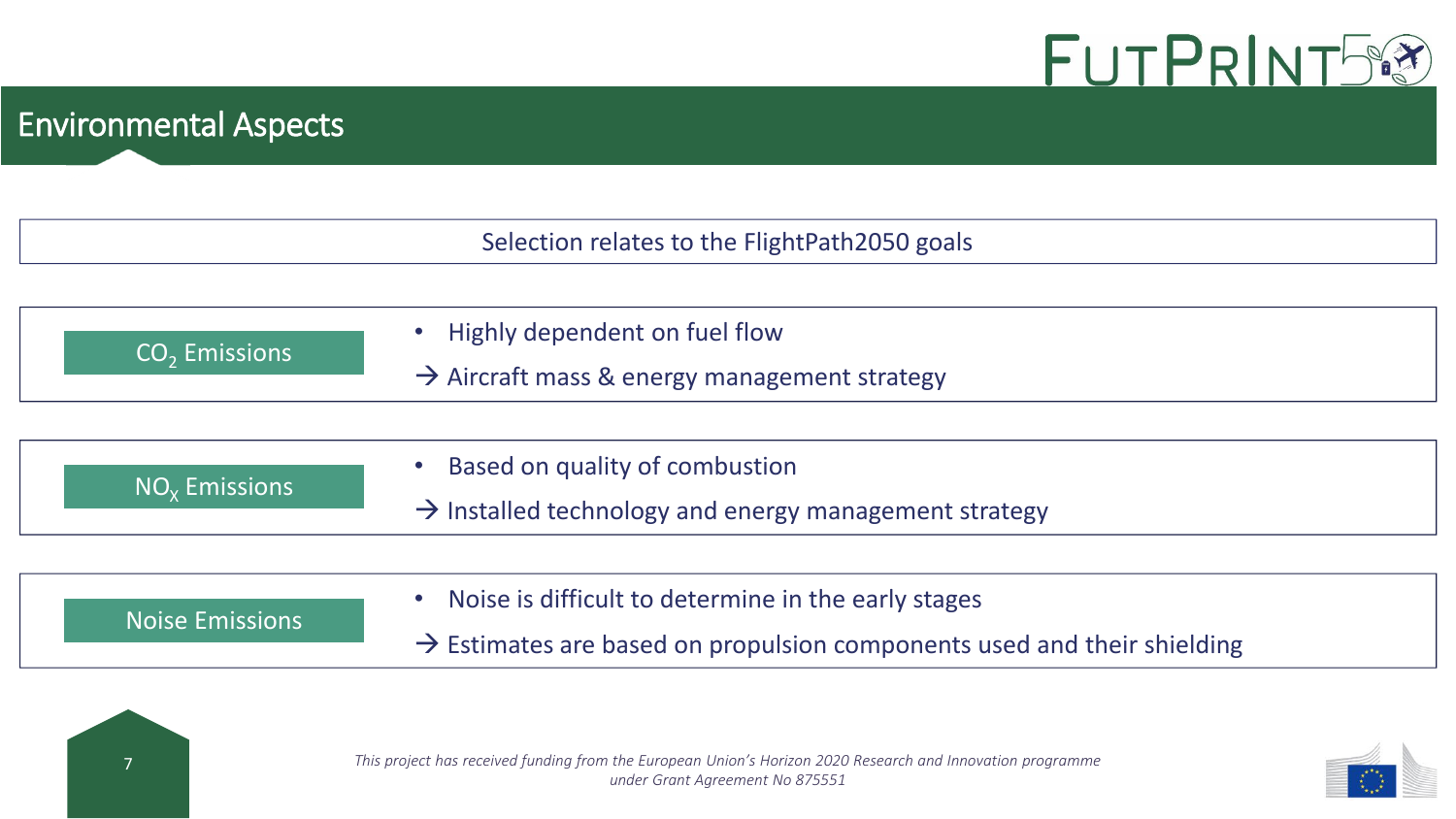

## Airline Desirability

Direct Operating Costs

| Aircraft dimensions and masses for |
|------------------------------------|
|------------------------------------|

- Energy required  $\rightarrow$  Fuel costs
- 
- Material  $\rightarrow$  Capital and maintenance costs
- Airport regulations  $\rightarrow$  Fees
- Hybrid-electric architecture
	- Many parameters of electric components can be covered by DOC
	- e. g. specific power or cycle life time of batteries



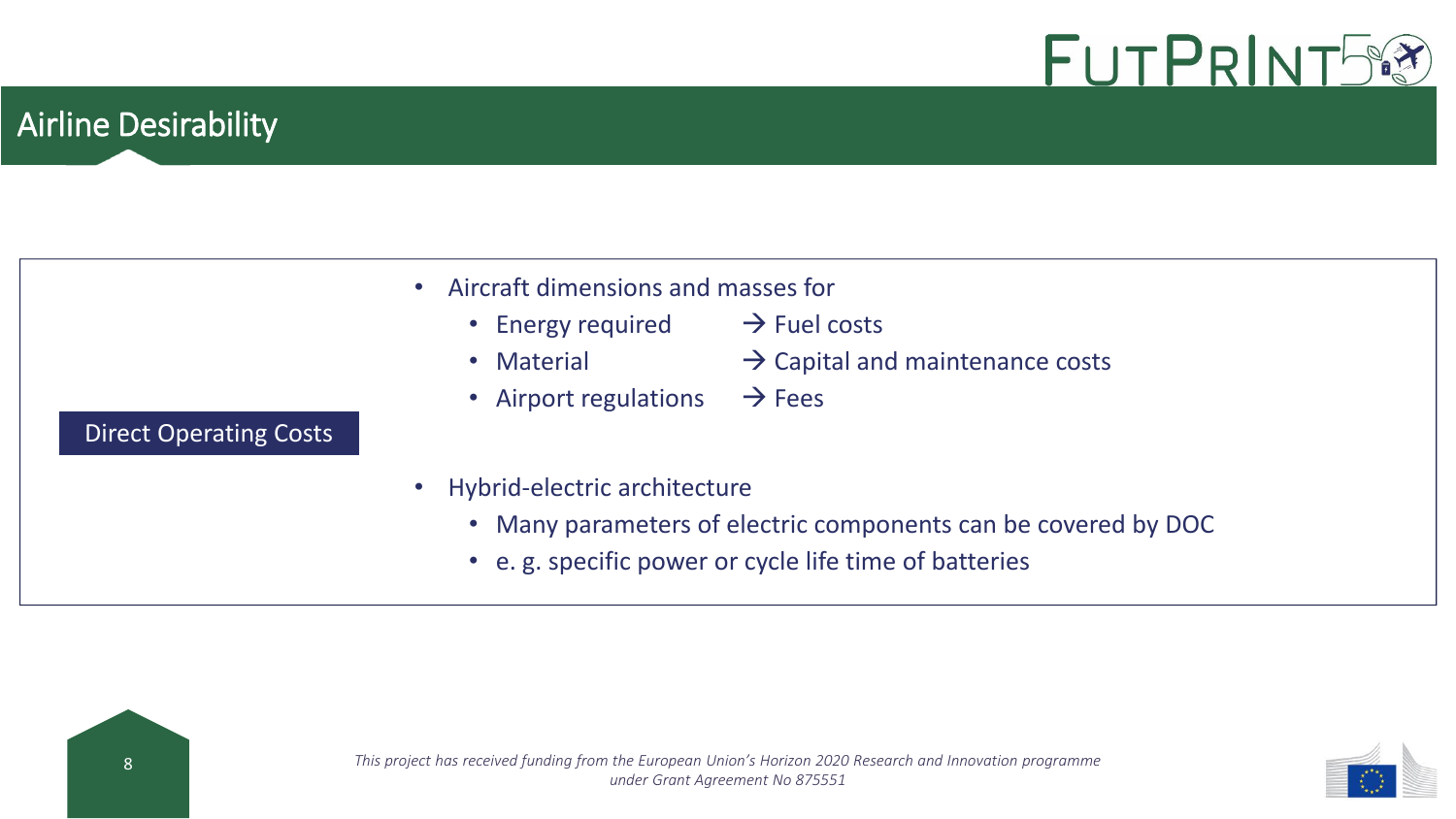

# Introduction of Hybrid-Electric Aircraft

| Development Risks               | Engineer's estimate will serve as Figure of Merit                                  |
|---------------------------------|------------------------------------------------------------------------------------|
|                                 | Quantifiable through Technology Readiness Levels                                   |
|                                 |                                                                                    |
| <b>Certification Challenges</b> | Still a lot of challenges to overcome                                              |
|                                 | Component failure scenarios based on hybrid-electric architecture<br>$\bullet$     |
|                                 |                                                                                    |
| <b>Production Aspects</b>       | Aircraft design cannot done without considering production (feasibility and costs) |
|                                 | Fuselage and wings made from CFRP                                                  |



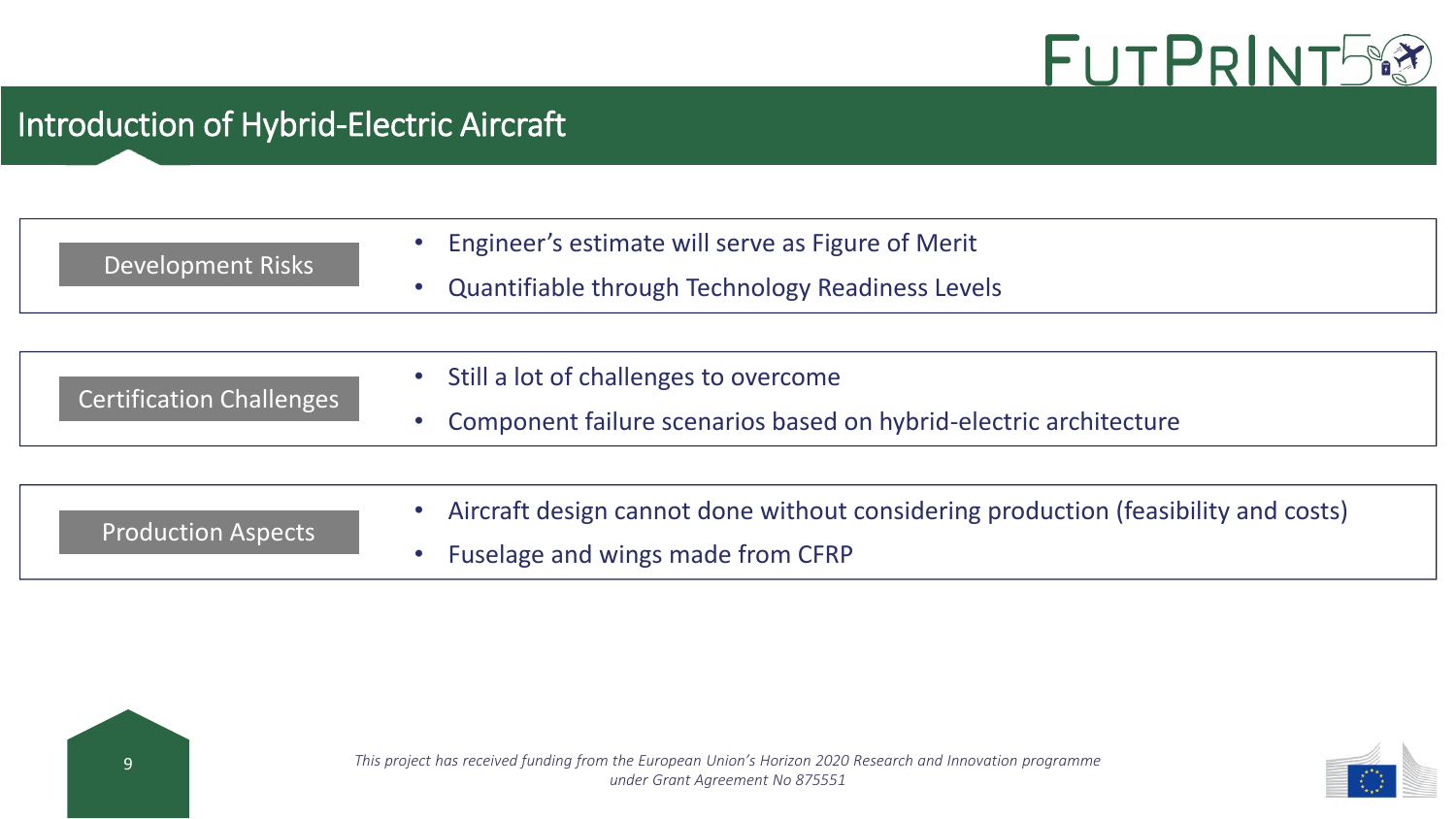

## Calculation of the Figure of Merit

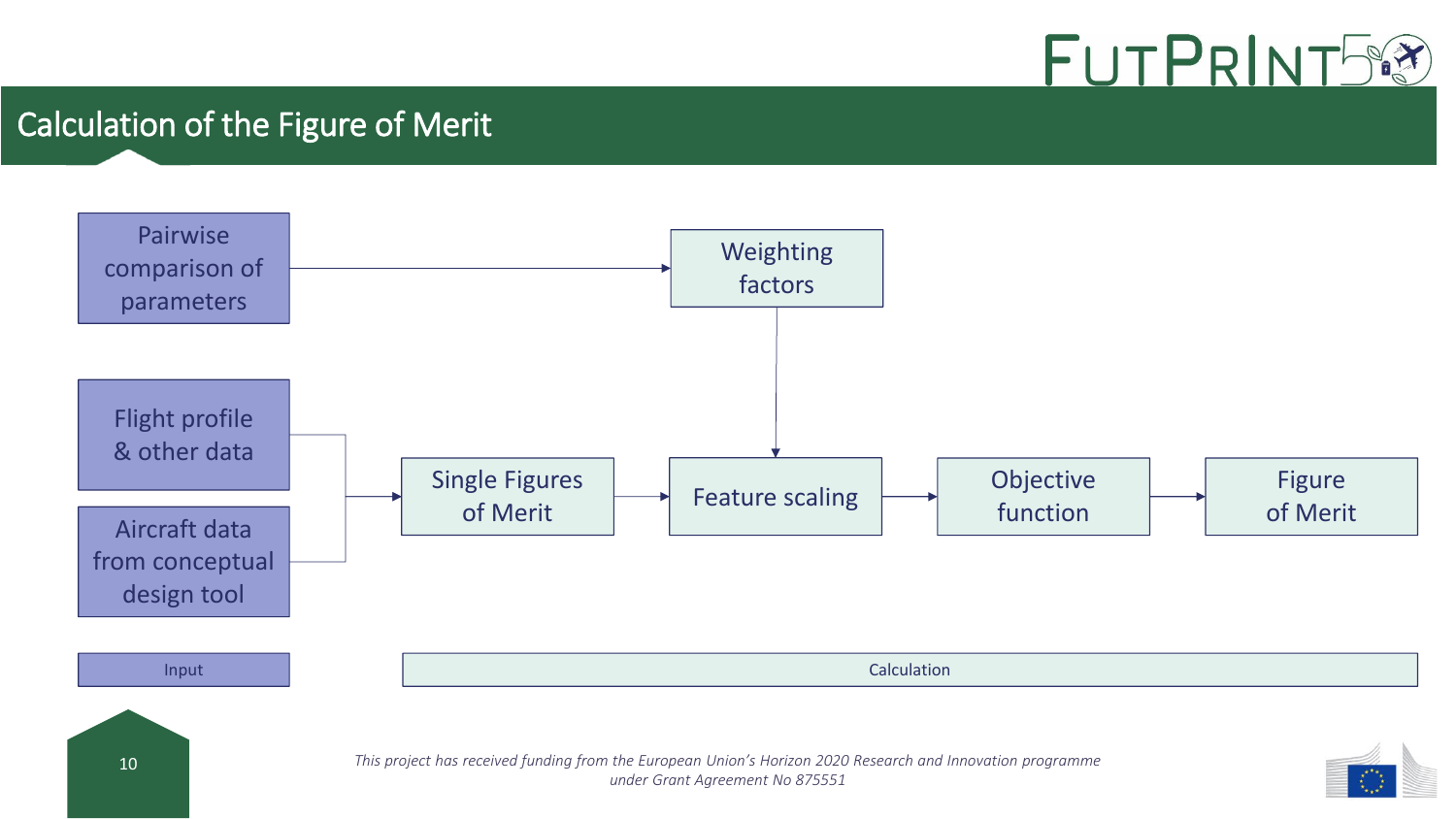

#### Modular Structure of the Figures of Merit



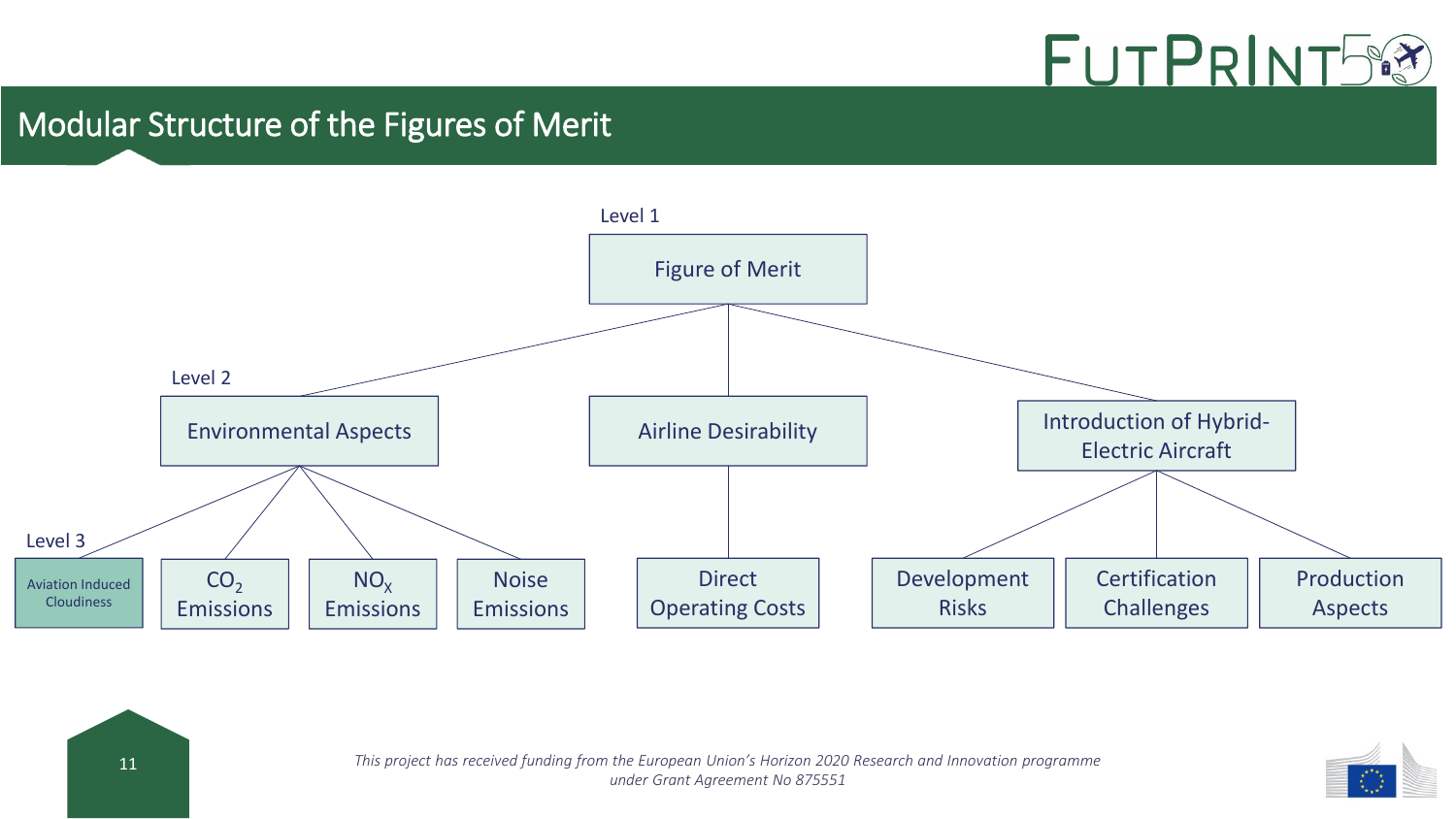## Utilization in the Project

#### Feb−Jun 2020

#### Requirements Specification

• Identify meaningful Figures of Merit

#### from Aug 2020

#### Conceptual Aircraft Design

- Integrate the Figures of Merit into the aircraft design process
- Find the gradients of the Figures of Merit for sensitivity studies of different design and technology parameters







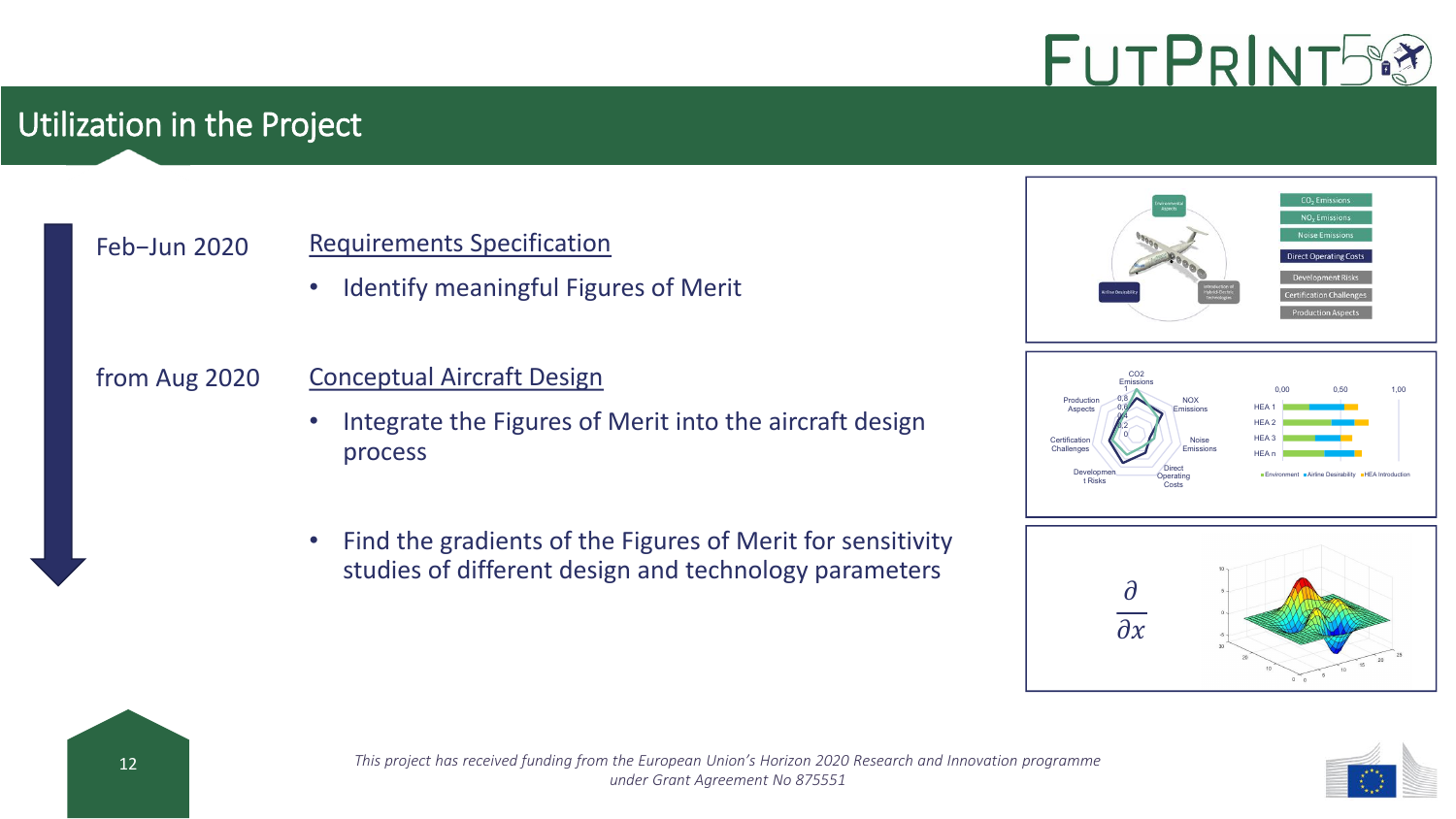#### **Conclusion**

- Many output parameters can be summarized in a small number of meaningful Figures of Merit
- The modular approach can be helpful to enhance traceability and plausibility checks
- Identified a comprehensible selection of Figures of Merit for a hybrid-electric regional aircraft
- Can be altered and expanded for aircraft types with different specifications

"The Figures of Merit will support the optimization of the FutPrInt50 aircraft to drive this innovation to the satisfaction of the European citizens!"







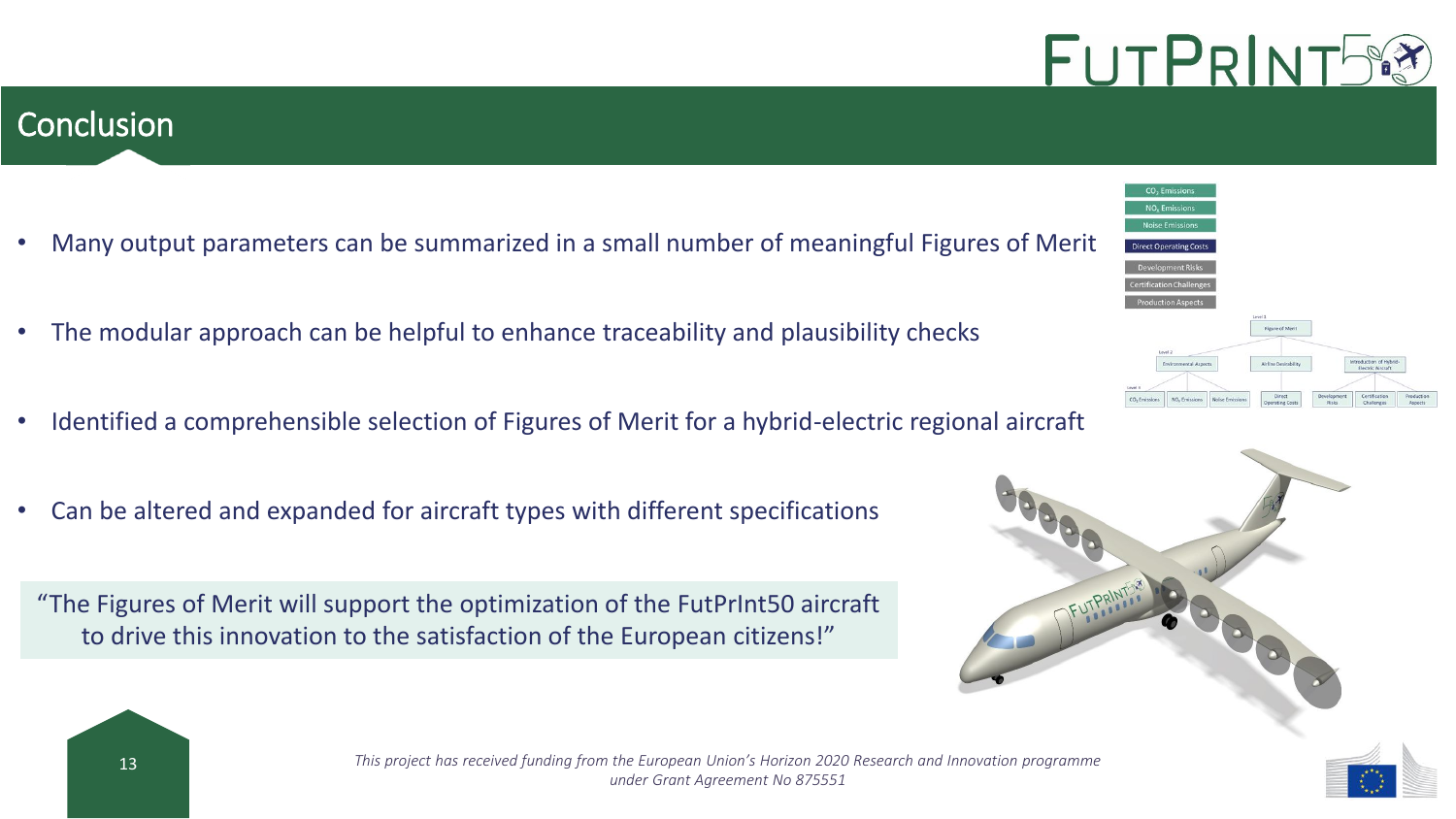# **THANK YOU!**





 $\circledcirc$ 

Nicolas Moebs moebs@ifb.uni-stuttgart.de

₩

www.ifb.uni-stuttgart.de/en

Institut für Flugzeugbau, Universität Stuttgart Pfaffenwaldring 31, 70569 Stuttgart, Germany